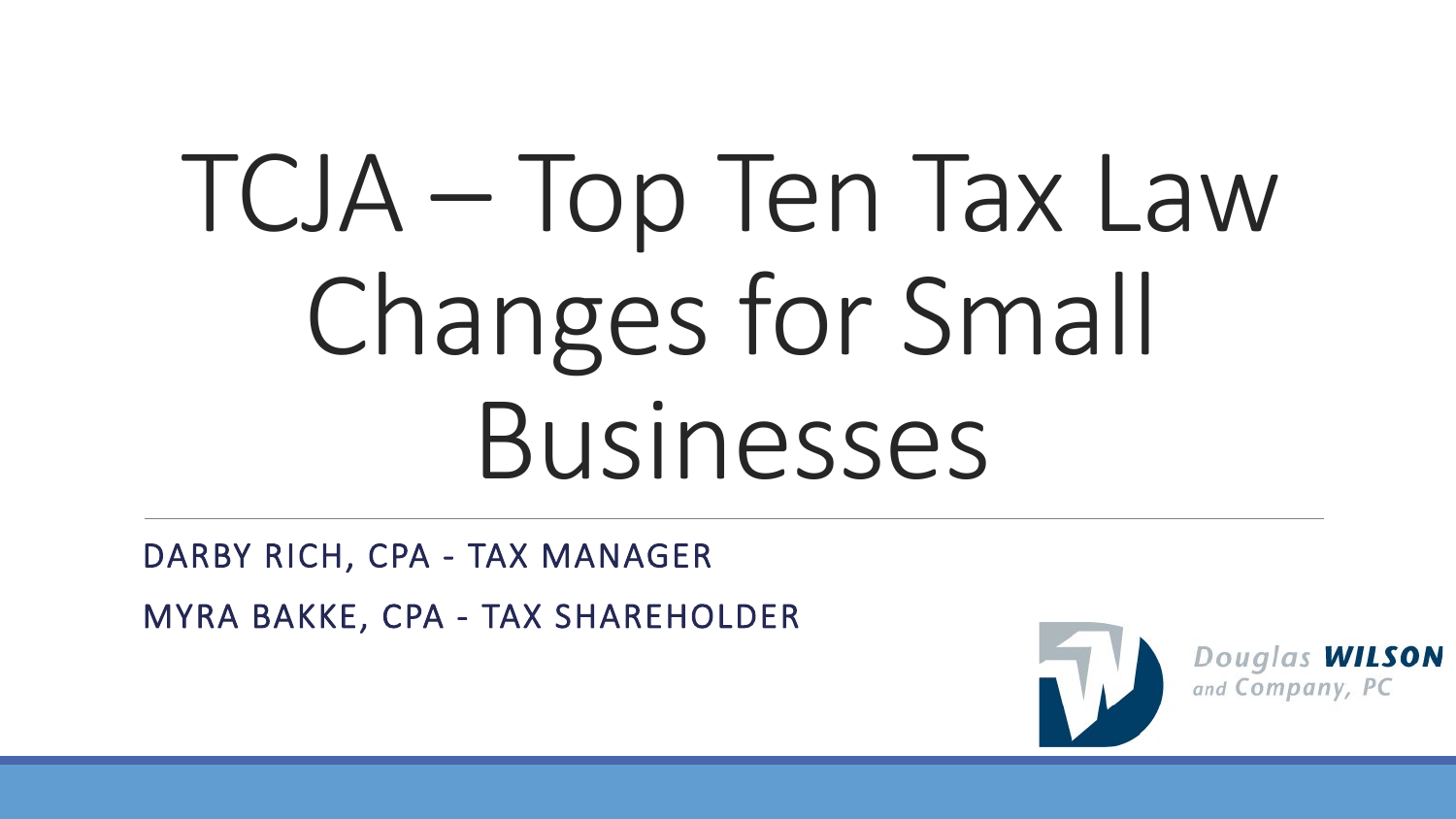#### #1 Corporate Tax Rates

New **Corporate Flat Tax Rate of 21%** replaces old graduated brackets of 15%, 25%, 34%, and 35%.

**□ Corporate Alternative Minimum Tax Eliminated.** 

This flat rate also applies to *Personal Service Corporations.*

Dividend received deductions are reduced to 65% & 50% (previously 80% & 70% under previous law).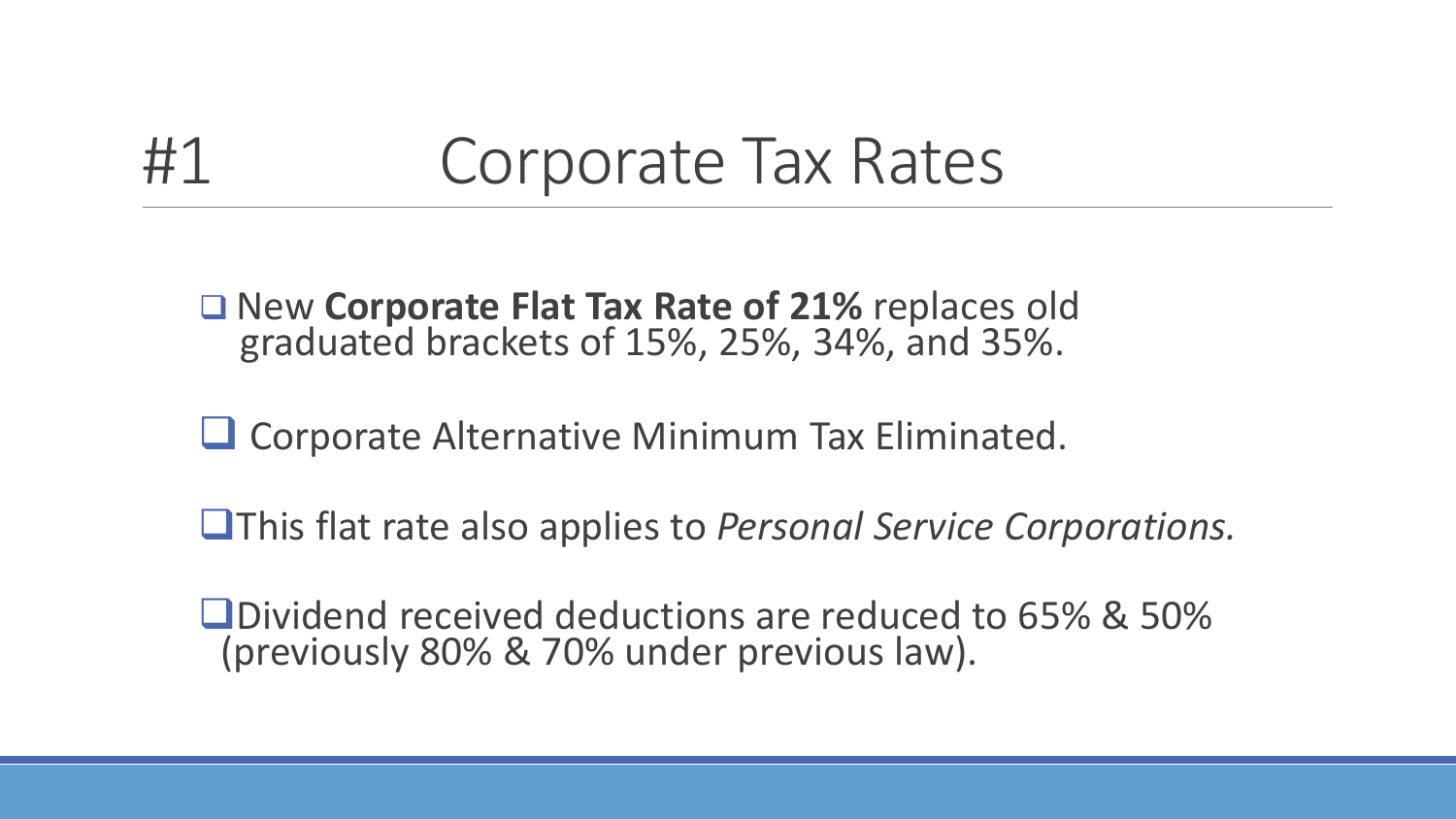#### #2 Qualified Business Income Deduction

- □ Section 199 allows a deduction on **personal tax return** of up to 20% of Qualified Business Income from Partnerships, S-corporations, Sole Proprietors, Estates and Trusts. The deduction reduces taxable income and applies to Business Income, Real Estate Investment Trust Dividends, and Publicly Traded Partnership Income.
- Qualified Business Income (QBI) –net amount of qualified items of income, gain, deduction, and loss connected to a qualified U.S. trade or business. QBI does not include investment related items (dividends, interest, short/long-term capital gains and losses, and annuities).
	- *Deduction does not apply to corporations & is not a deduction on MT return*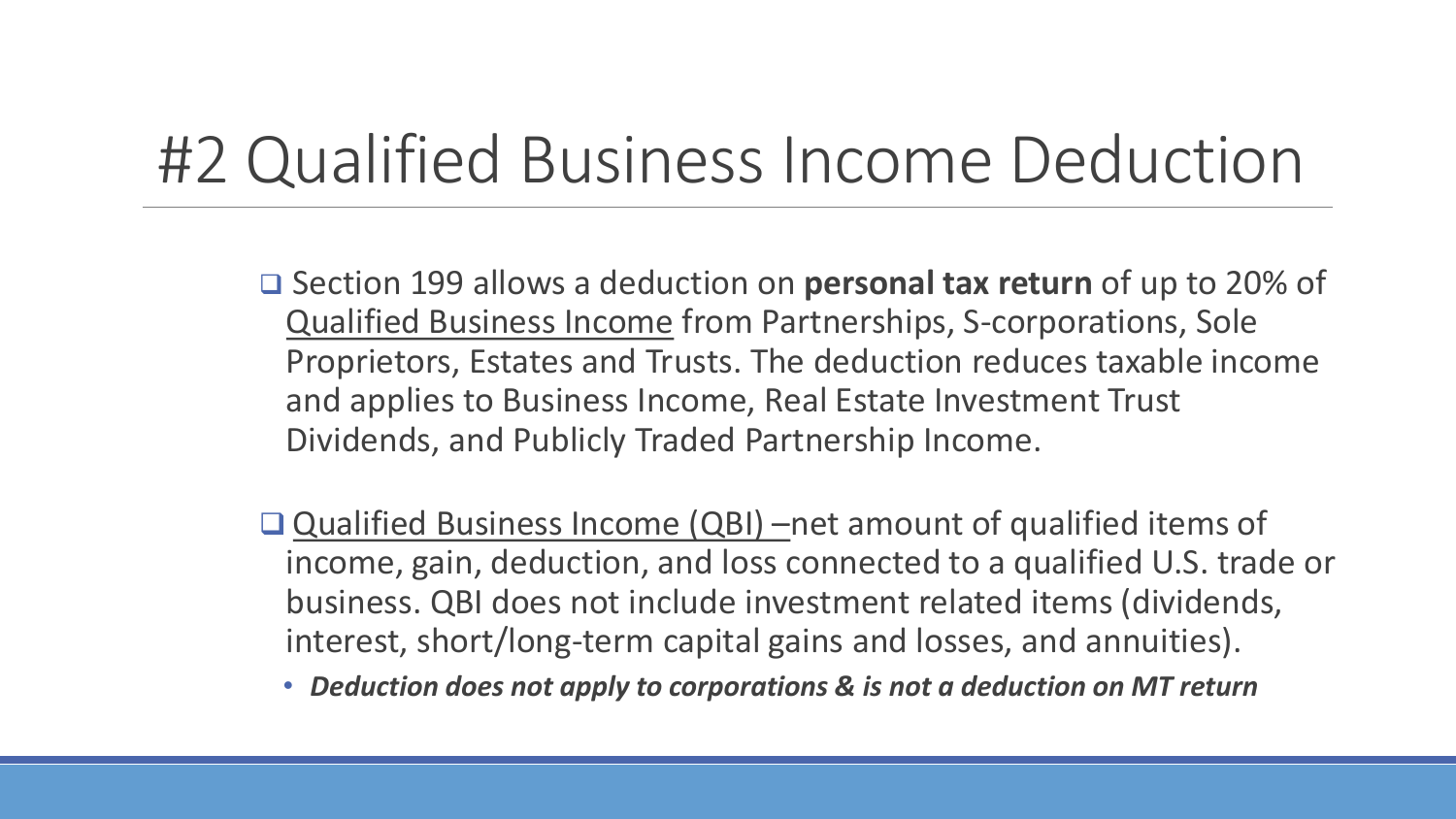#### QBID Continued ….

#### Limitations …

Income Thresholds - \$315,000 (MFJ) & \$157,500 (All other taxpayers)

 All taxpayers whose taxable income exceeds these threshold amounts are also subject to

W-2 Wages/Qualified Property limits

*This limitation is the greater of :*

- **50%** of the W-2 wages paid with respect to the qualified business, **or**
- **25%** of the W-2 wages plus 2.5% of the unadjusted property basis immediately after the acquisition of all QP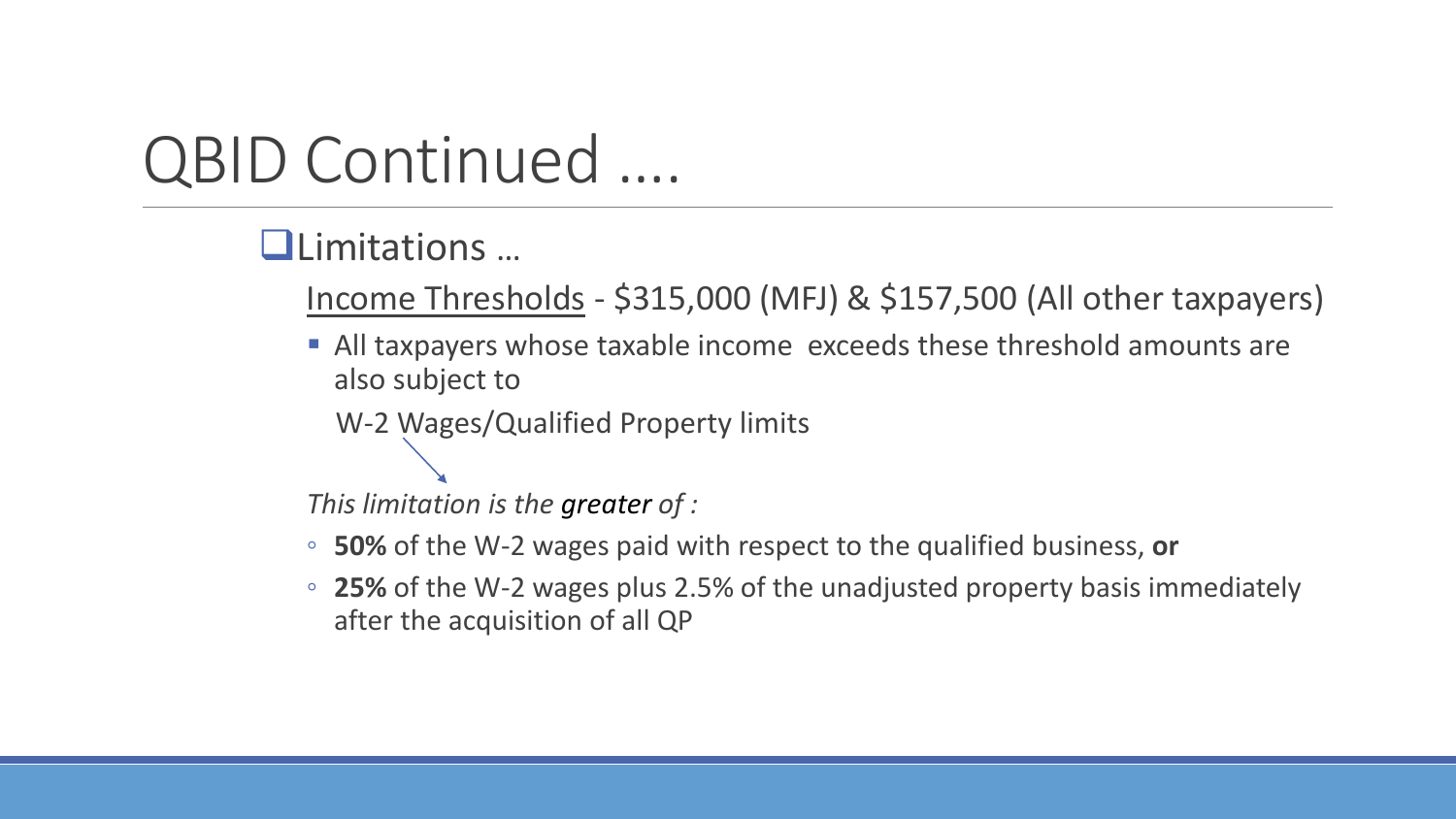#### QBID Limitations Continued ….

- Specified Service Businesses (SSB's) Health, Law, Accounting, Consulting, Athletics, Financial & Brokerage services, Performing Arts
	- SSB's QBID is reduced at taxable income thresholds of \$315,000 and \$157,500
	- SSB's do not qualify for the QBI deduction when their taxable income exceeds \$415,000 (MFJ) and \$207,500 (all other taxpayers)

Initial QBI for a qualified business is the **lesser** of:

- 1. 20% of the taxpayer's QBI with respect to each qualified business, **or**
- 2. The **greater** of:
	- **50%** of the W-2 wages paid with respect to the qualified business, **or**
	- **25%** of the W-2 wages plus 2.5% of the unadjusted property basis immediately after the acquisition of all Qualified Property

*\*Many QBI deduction flowcharts available on the web*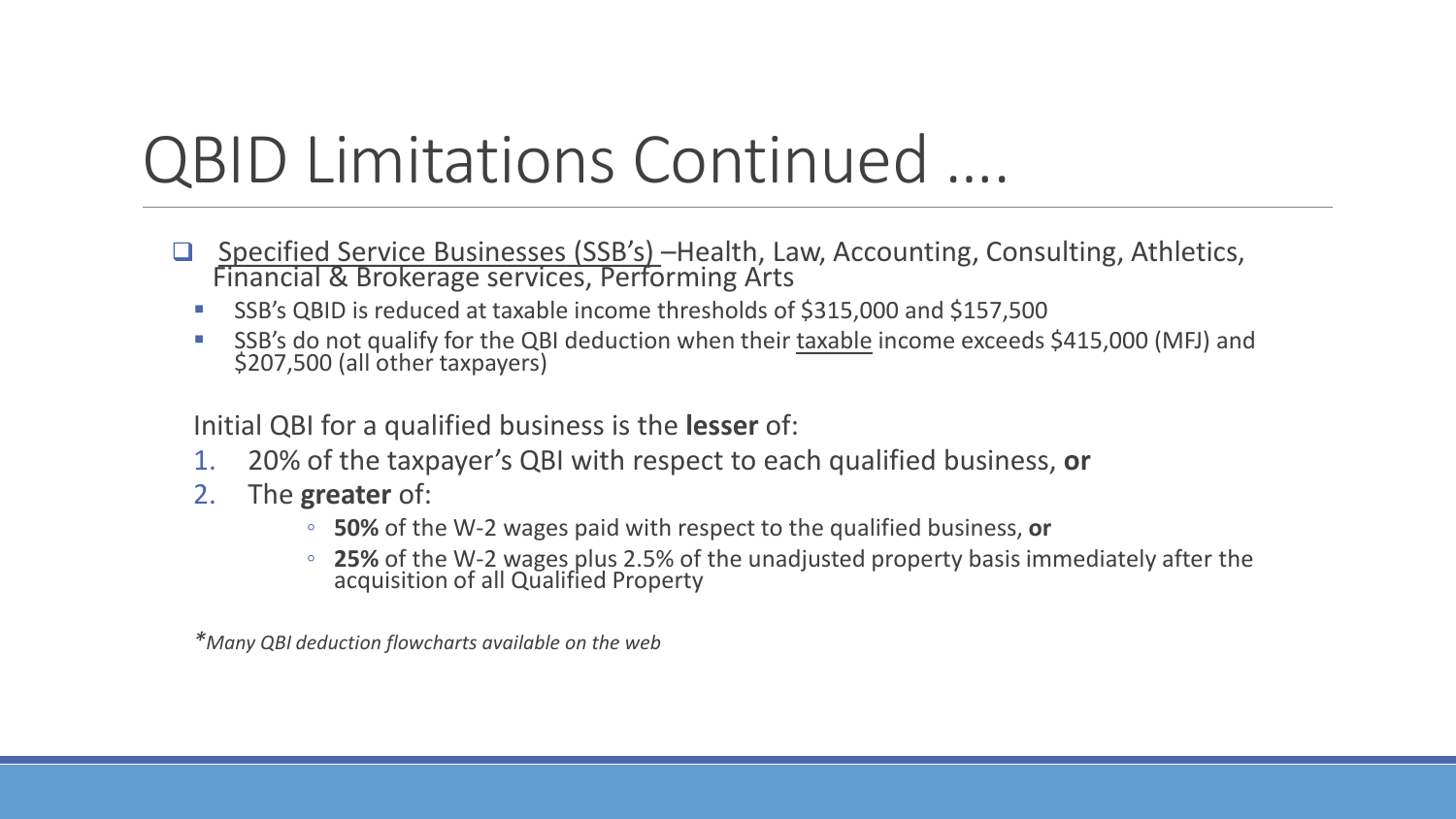#### #3 Depreciation

**<u>Bonus Depreciation</u>** – The new law increases bonus depreciation to 100% for property acquired September 27, 2017 – Dec. 31, 2022. Bonus depreciation is also allowed for both new & used property.

 $\Box$  Section 179 - The new law increases the maximum amount a taxpayer may expense to \$1,000,000. The phase-out threshold for the cost of qualifying property placed in service for the tax year is \$2,500,000 (limited to bu

Roofs, heating, ventilation & air-conditioning property, alarm & security systems now quality for section 179 expensing.

**The Equipment & Machinery** recovery period for new property is reduced to a 5 year depreciable life (previously 7 years). Farm Property (3, 5, 7, and 10 year) can now also be depreciated under the 200% declining balance m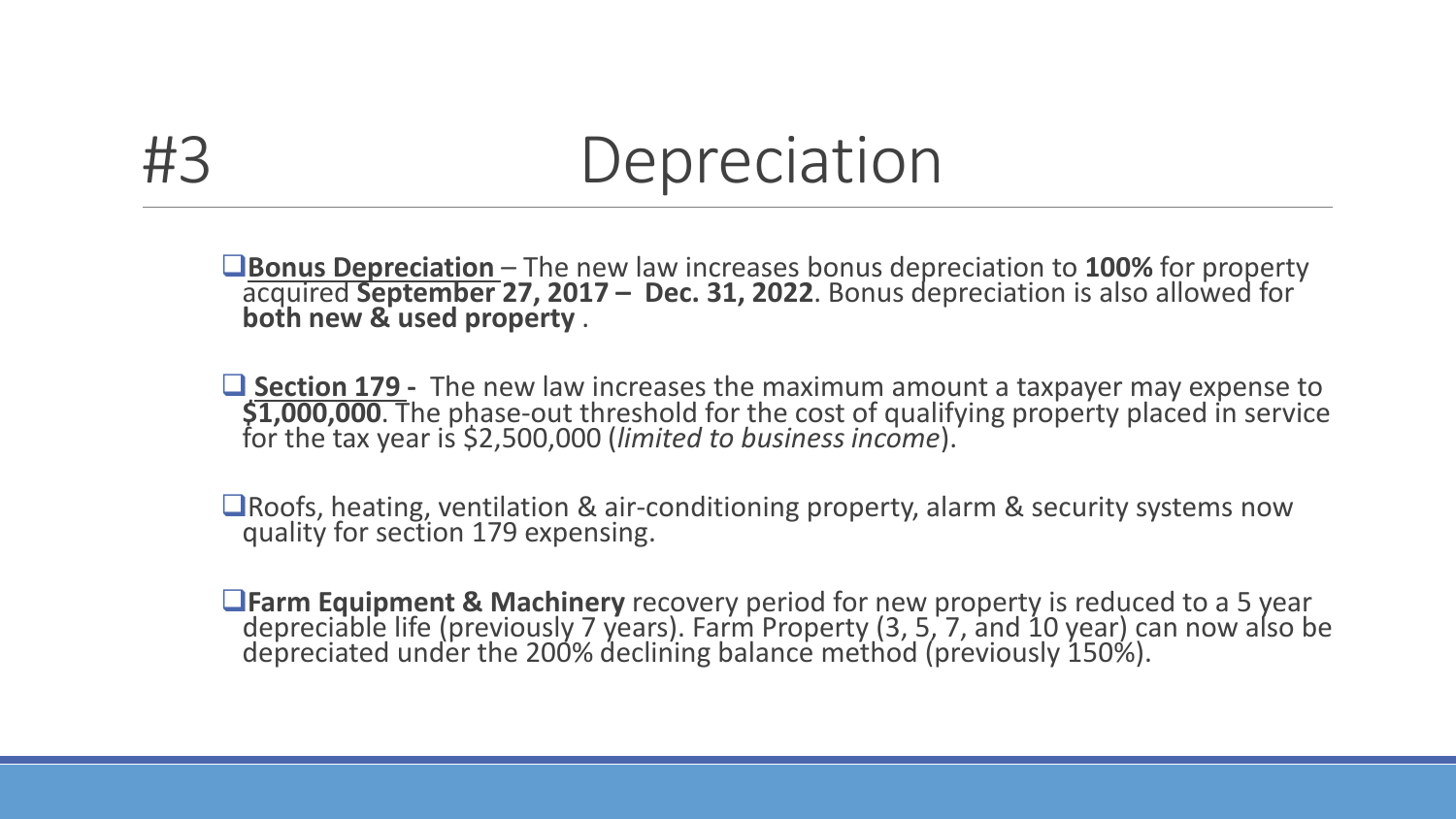#### Depreciation Cont…

**Passenger/Luxury Auto (IRC Section 280F) –** (*Prior to September 27, 2017, luxury vehicle was defined as a vehicles costing more than \$18,600 and under 6,000 pounds).*

◦ Annual depreciation limits increase to \$10,000 in Year 1, \$16,000 in Year 2, \$9,600 in Year 3, & \$5,760 for the  $4<sup>th</sup>$  and later years (based on business %). Bonus depreciation allowable max deduction is \$18,000.

**SUV's, & Trucks** exempt from passenger auto limits have a Section 179 maximum deduction of \$25,000.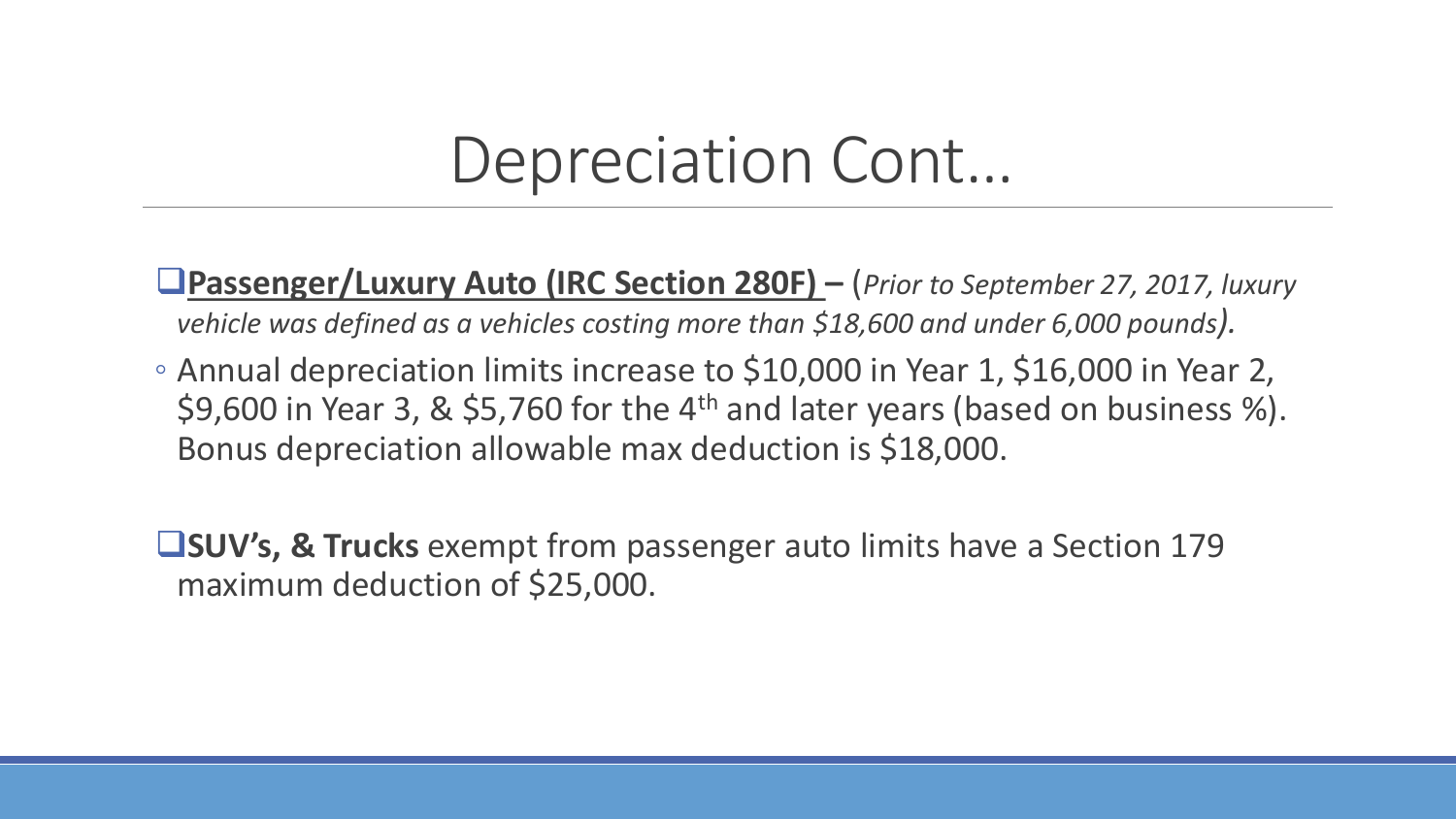

### #4 Net Operating Losses

The two-year Federal NOL carryback is repealed **except for losses** incurred in the **trade of business of farming** for tax years ending in 2018.

 $\Box$  Federal NOL's may be carried forward indefinitely (until used up).

 $\Box$  For losses arising in tax years beginning in 2018, the Federal NOL deduction is limited to 80% of taxable income in the year the NOL is carried to. (*Estimates may still need made even if you have an NOL*)

**MT NOL** for tax years beginning after Dec 31, 2017 will still have the option to carryback three preceding tax periods with a carryover of ten tax periods following the loss. The NOL carryback may not exceed \$500,000.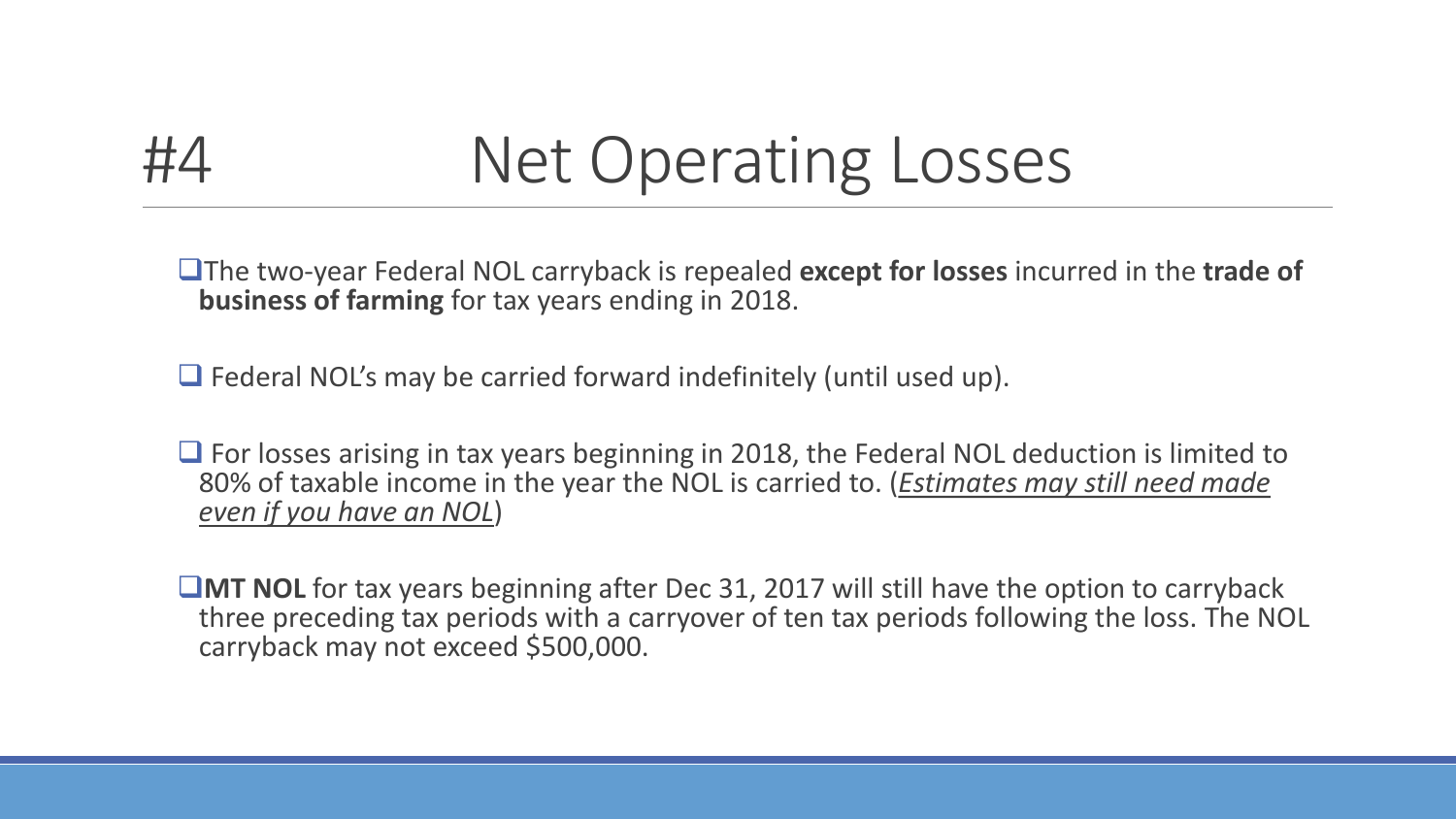## #5 Like Kind Exchanges

Like Kind Exchange treatment is only available for real property after December 31,2017.

Like Kind Exchanges are no longer allowed for depreciable tangible personal Section 1231 property (non-real estate machinery & equipment).

**Effective 01/01/18, gain/loss will be reported by taxpayers trading in** depreciated property (machinery & equipment) when purchasing replacement in the year of the trade.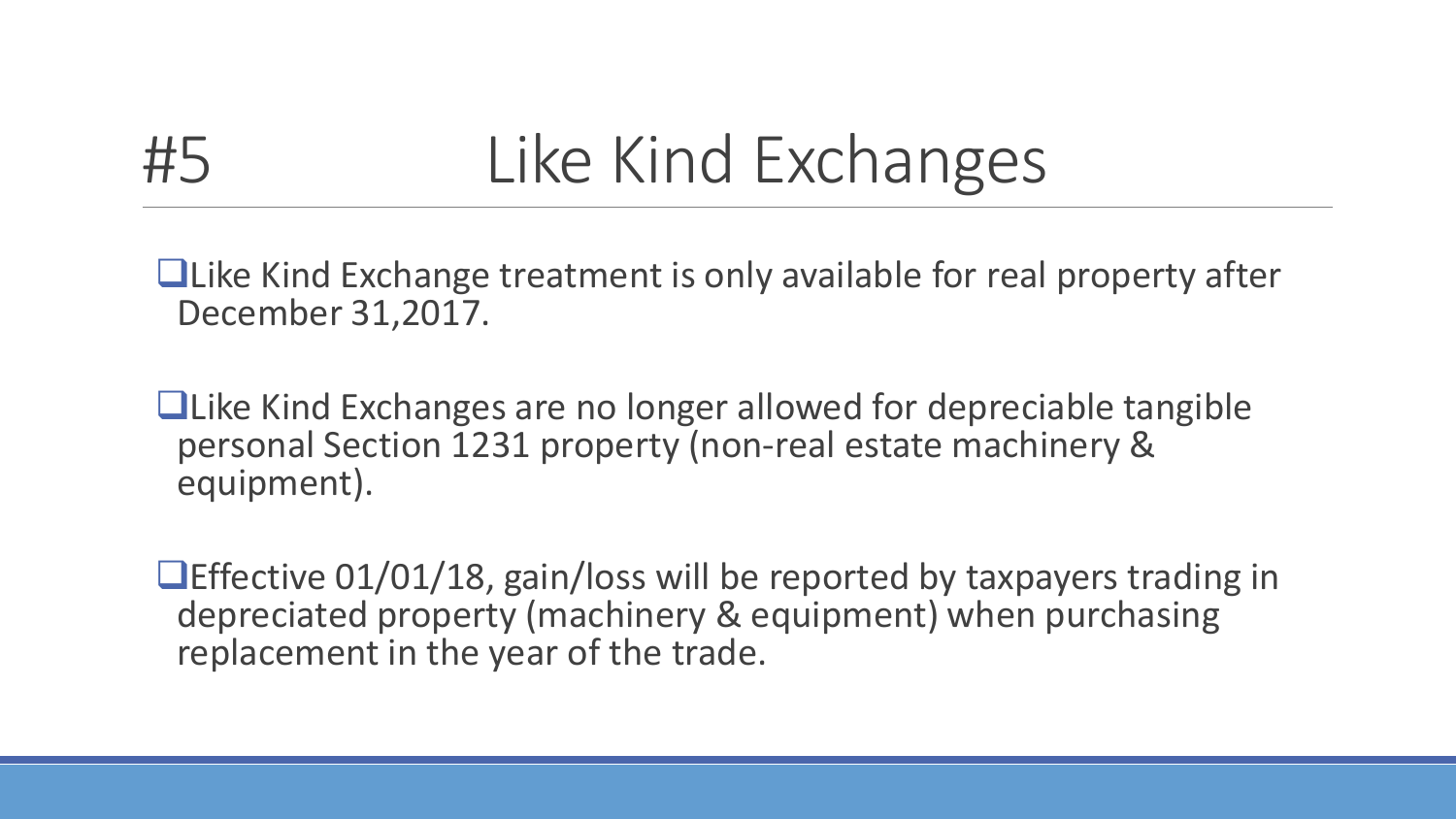### #6 Reduced Meal & Entertainment Expenses

 **Entertainment Expenses** (golf, sporting events, night clubs, hunting, vacations, etc.) are no longer deductible. Prior to 2018, only 50% of these types of expenses were deductible if related to the active conduct of business.

Meals provided for employees at the convenience of the employer are only 50% deductible , prior to 2018 they were 100% deductible if a de minimus fringe benefit.

**There is no longer a deduction for transportation, parking, and commuting benefits for employees.** 

Business Meals with clients/customers/partners/officers/directors are still 50% deductible.

Meals while traveling on business and employee meals for a required business meeting are also still 50% deductible.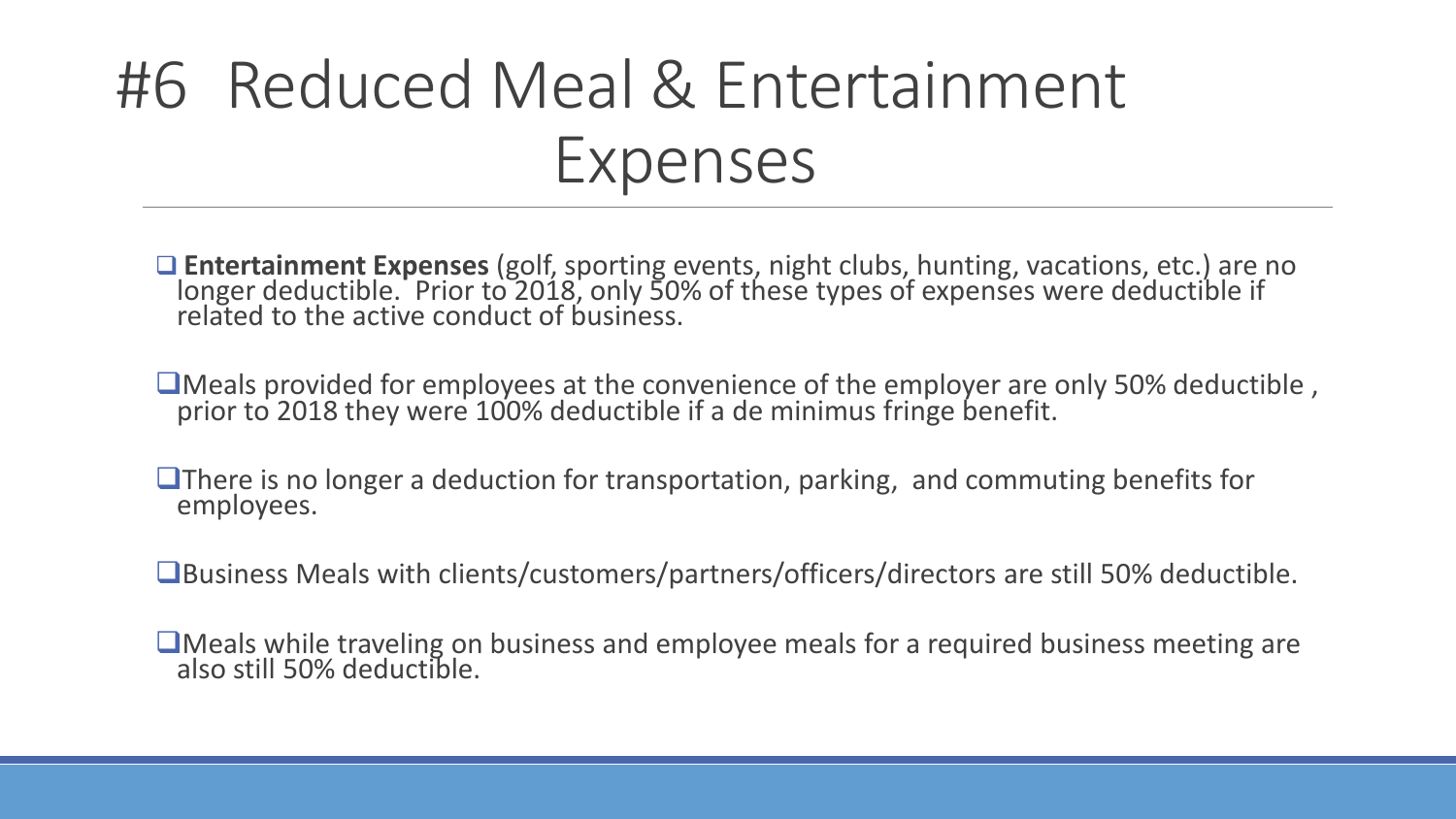#### #7 Interest Expense & Loss Limitations

**Business Interest Expense -** is now limited to 30% of "adjusted taxable income" for tax years beginning after December 31, 2017.

**Exceptions:** Taxpayers with average annual gross receipts of \$25 million or less for three previous tax years are exempt from the interest deduction limitation.

**Excess Business Losses –** The TCJA established loss thresholds for non corporate taxpayers of \$250,000 for single taxpayers & \$500,000 for Married Filing Joint (aggregate for all businesses).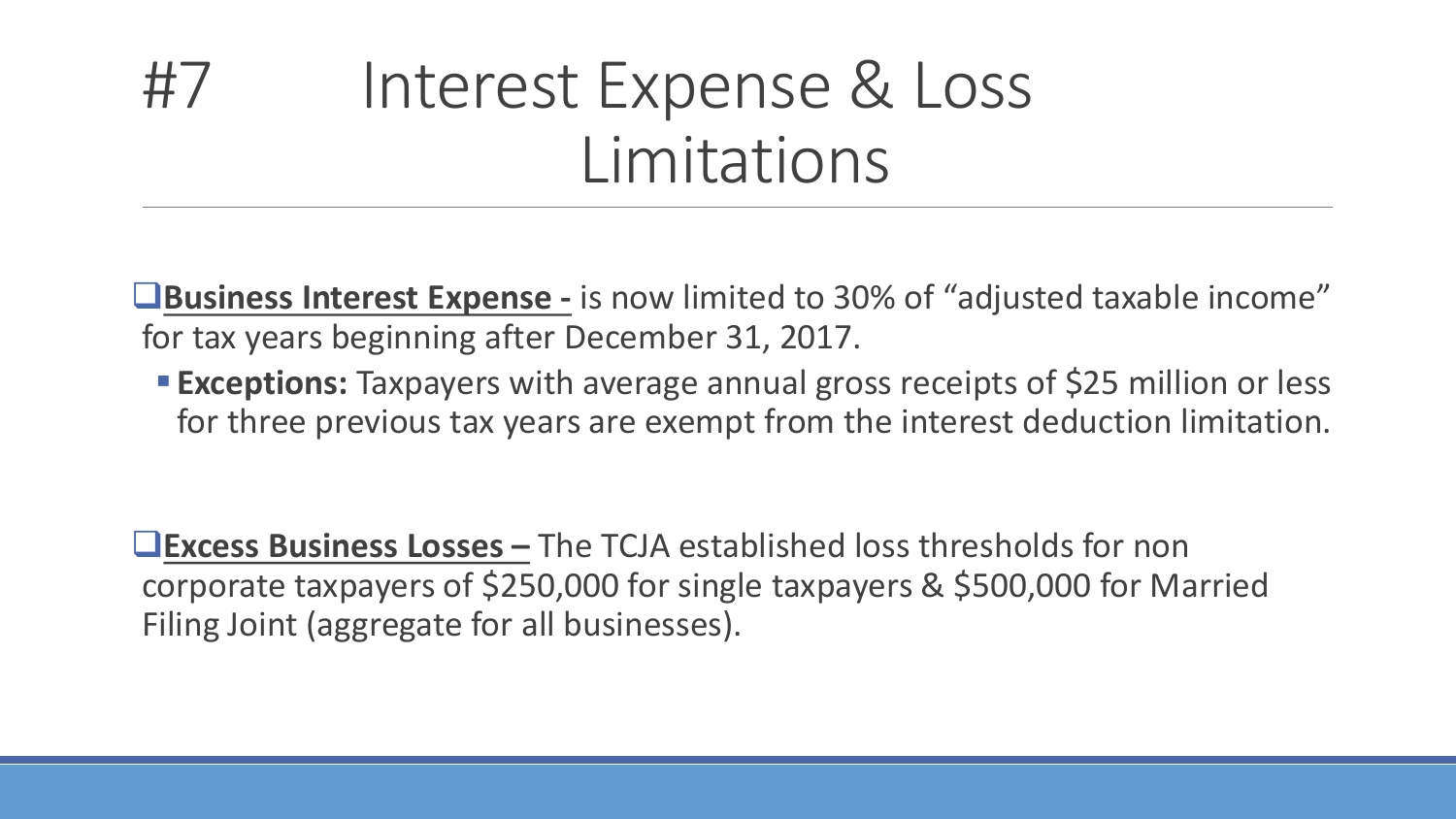### #8 Accounting Method Changes

 $\Box$ TCJA provides increased availability of the cash method of accounting.

- New Gross Receipts test of \$25 Million for **Small Business** determination effective for tax years after Dec 31, 2017.
- Taxpayers meeting this test can use the cash method of accounting and **are not required** to keep inventories, apply uniform capitalization rules, or use the percentage of completion method for small construction contracts.
- The test is satisfied for a tax year if average annual gross receipts for the 3 prior tax years do not exceed \$25 Million.
	- *Taxpayers making the change to the overall cash method, a change in use of inventories, or a change to capitalize costs under Section 263-A can file a single Form 3115 with these automatic changes at no charge.*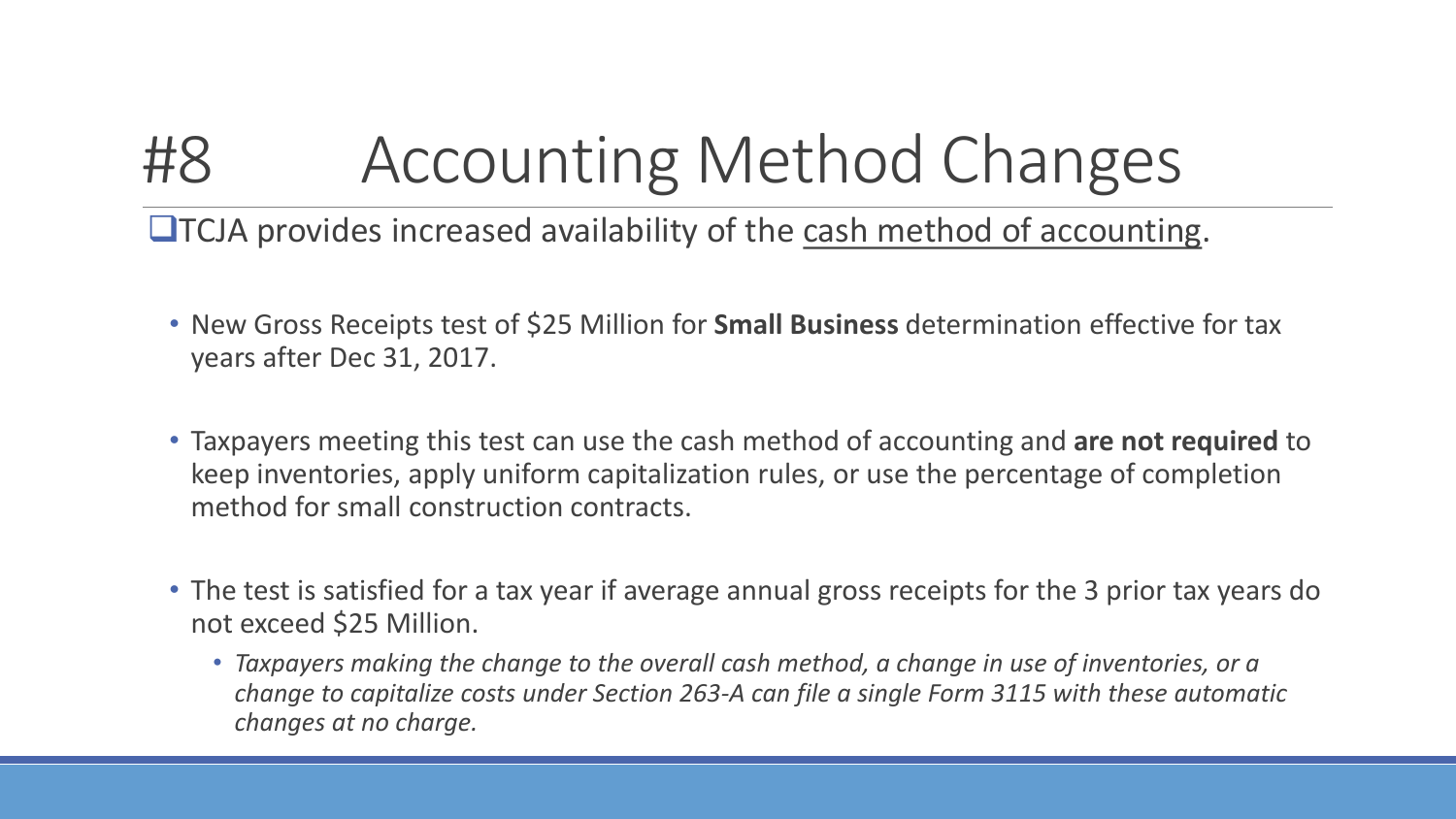#### **Tax Credits**

- *NEW* **Employer Credit for Family & Medical Leave-** In Tax years beginning after December 31, 2017 and before January 1, 2020 eligible employers can claim a **new general business credit** for wages paid to employees on leave. This credit provides a tax benefit for employers providing paid leave to their employees under the Family & Medical Leave Act (FMLA).
	- *Credit is equal to 12.5% of wages paid if payment is 50% of wages normally paid to employee. Payroll Expense is reduced by the credit.*
- **Opportunity Zone Incentive–** The TCJA allows taxpayers who sell real property at a gain to roll over the gain into a qualified opportunity zone fund (QOZF). The tax is then deferred or eliminated if the taxpayer holds the investment for at least 5 years.
- List of all U.S counties that qualify to establish QOZF can be found at www.irs.gov/irs-drop/n-18-48.pdf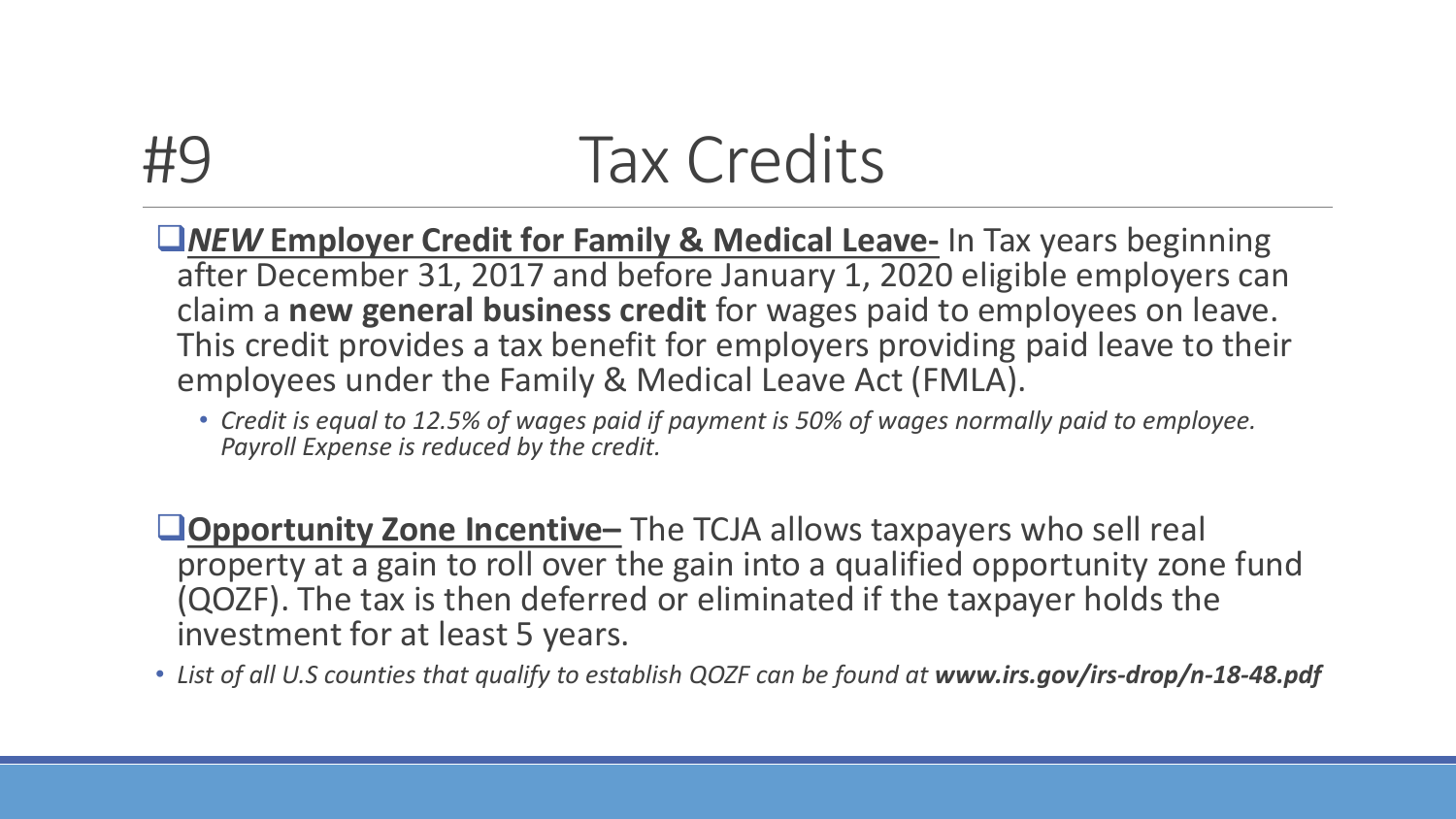#### #10 Other Changes & Notes

Domestic Production Activities Deduction (DPAD) deduction under IRC section 199 is eliminated for tax years beginning after December 31, 2017.

 $\Box$  DE Minimus Safe Harbor Capitalization election – yearly election made on tax return to expense tangible personal property (materials, supplies, and other assets) whose individual cost does not exceed \$2,500. Have a written capitalization policy in place stating that you comply with Section 1.263(a)-1(f) DE Minimis Safe Harbor election and are in compliance with IRC code sections 167 & 168.